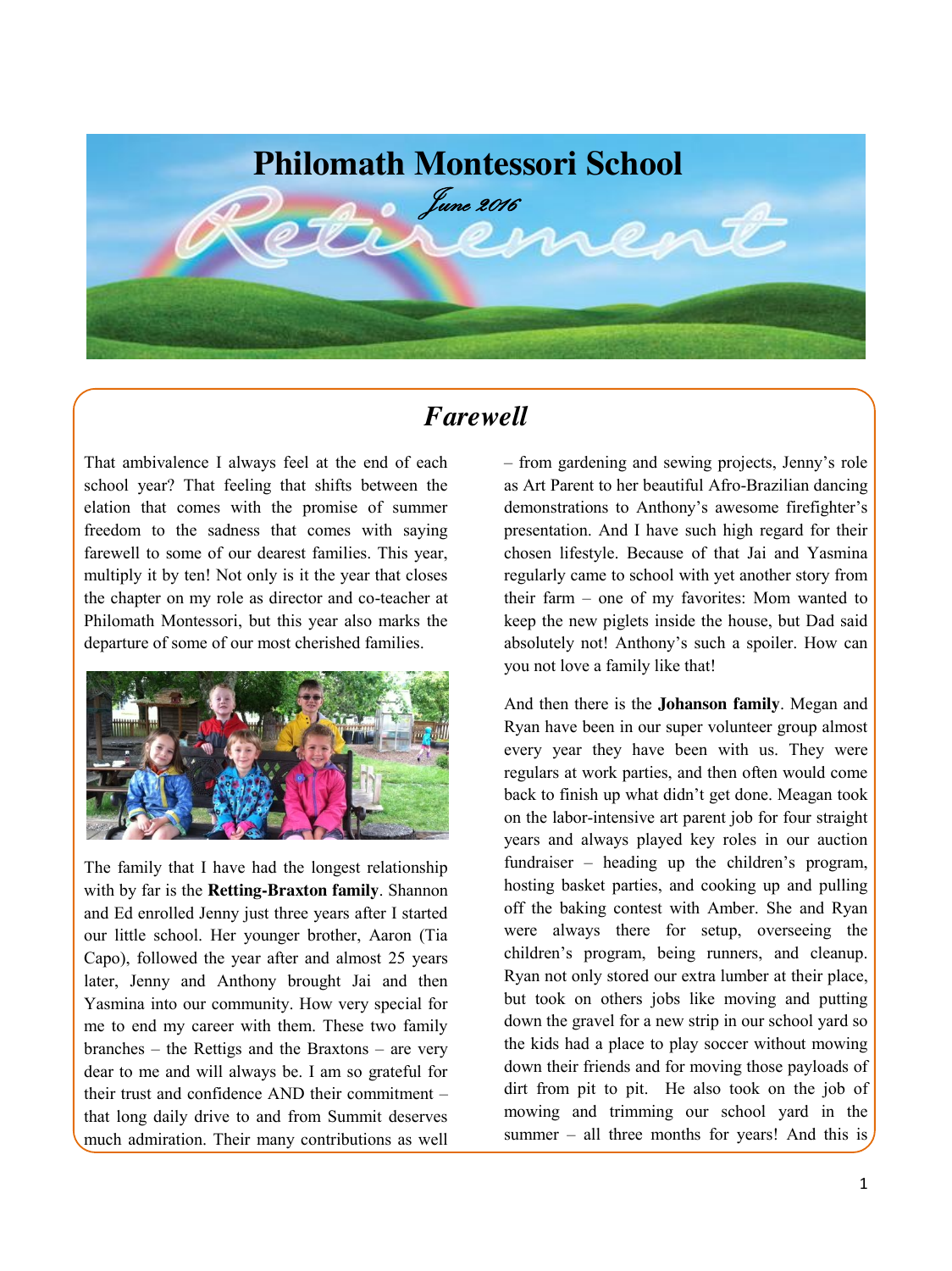another family where grandparents have played important roles, too. We often saw Sue and Dennis at our door to pickup Anika and Kaden. Sue has gifted lots of art materials to our classroom and Friday art class and Dennis not only donated his incredible pottery to our auction every year, but has been coming into our Friday art class to share his passion for pottery teaching the children different pottery techniques and then firing and glazing their creations. We will miss the Johanson clan and the class will especially miss Kaden. He is a much sought-after working partner. They wait in line to do something with him!



And another super volunteer family will be leaving – **the Kenoyers**! Both Amber and Chris have contributed so much to our school. Like the Johansons, they were work party regulars, too. Not only at the beginning of the year, but during the year also! I remember watching Chris one Saturday cutting and moving sod out of our yard so we could install new garden beds -- hard, heavy work. Responsible for many of our woodworking projects his magnum opus was the wonderful wooden bridge that the children run, march, walk and sit on daily – it is much loved. Amber was our library parent for a couple of years picking out books like the pro she is. After that she took on being our volunteer coordinator (just sent me the final totals!) and organized our Montessori Services holiday order bringing in many wonderful, free materials into the classroom! Both Amber and Chris were always committed volunteers at our auction, too – soliciting donations, creating beautiful baskets, coming in for setup, overseeing the children's program, staying for cleanup and writing thank you cards. This year, Amber worked with Meagan to dish up the baking contest so we not only had desserts to serve our guests, but awesome ones, too! And Chris headed up the morning setup at the auction, was one of our runners and sent Amber to our basket parties with the best ever clam chowder! This is Sariah's last year, too. I remember we finally had to say something to her about her wistful glances as she paced back and forth by our chair trawling for new lessons even though we teachers love that hungry look!

James will be leaving, too. We will really miss the **Runicman-Brinker family**! Rachel was our library parent for two years in a row. Not an easy job – we're so picky here! But every couple of weeks she would scour the library shelves searching for just the right books for us to satisfy our fussy wants. Add to that their many roles at our auction fundraiser - soliciting, donations (who could forget Beth's gorgeous sweater!), basket parties, setup, being runners, cleanup and that daunting job at checkout! And we will pine for James, too, who went from a complete avoidance of a good morning greeting to a huge smile and a perky Hello!

In just one year, the **Weil family** found a welcome place in our community. We were continually dazzled by Jake and Esme's farming vision and Esme's embroidery art. Gratefully, she used her sewing wizardry to help us with many classroom and Friday art class projects and took on the demanding job of Art Parent. She and Jake carefully tended our food tables during our auction and donated wonderful items from their apiary. And where will we be without Zirk's lengthy, impressive soliloquies on just about anything you'd want to know on nature and science?

We will be so sad to see **Harper Mabeck** leave – I told her parents how she would often astonish us with such empathetic and kind words to fellow classmates – expressing sorrow over another's recent family loss (not in front of us or anyone else), how much she missed them, compliments or gentle reminders (Don't you think you should get your tens out first?). **Jaxson Miller** is moving on to first grade,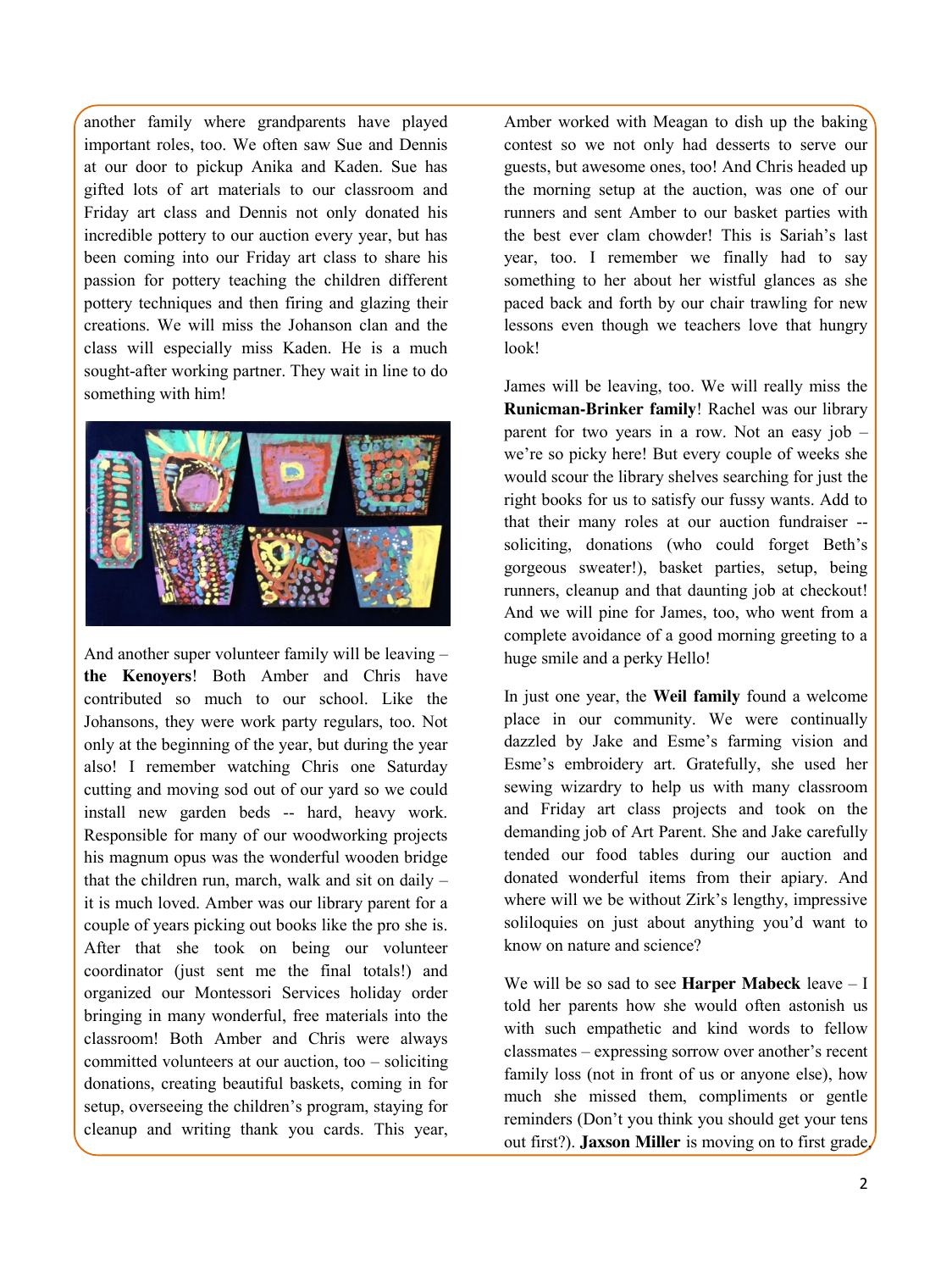too. He'll bowl them over with his sense of humor and save them all with his superhuman powers!

As I leave my post as head of school and co-teacher, I know how very fortunate I've been to have this special relationship with you and your brilliant and beautiful children. The school and my experiences have all far exceeded what I had envisioned when I started and I know it wasn't me. Somehow this school was the perfect magnet for gathering an ideal community of families and staff. Thank you for entrusting your children to us and for becoming a part of our lives. I hope that it will be a never-ending relationship.

I want to begin the long list of thank you with **Allan**, my husband. Without his help and support I would have never succeeded in establishing the school. He was behind me 100 percent from the start appreciating even my over-the-top enthusiasm as I came home every weekend from the training in awe over our latest set of lectures on Montessori. He built the furniture, the first gardens, the first play structures and never stopped. He was even my classroom assistant for awhile. To this day, he still sees the school as a big priority in our lives. (But I have to concede he is ready to pass the baton onto Jonathan!)

Next in line is **Doni** who joined me in 1999. I only had a few strands of sanity left when she rescued me. I finally realized that administrating and teaching full time was proving too much. I couldn't do either very well. Doni brought her experience and the collective experience of the many teachers at Corvallis Montessori and mentored me – of course, because it was Doni, it turned out to be more fun than work. How I will miss my daily dose of humor and stories at lunchtime! Thanks to the skills she garnered in community theater, she has always graciously stepped up to be the one to take on speaking roles for me – something I am SO grateful for! And does it so eloquently – the now annual flyaway ceremony, the auction intro, and my retirement party to name just a few.

Actually, **Leslie** has been with me even longer! Her daughters were both students and while they attended school, Leslie took care of tuition collection. Then in 2000 when we were looking for a new classroom assistant, she immediately came to mind. I still learn from her every day – her gentleness and her calm center no matter what is going on inspires me to lift myself up to a better place. And she takes care of so much so well.



**Jessica** has been around almost as long as Doni and Leslie, too. Both of her children were students and this year Aurora will be graduating! I know, hard to believe she has daughter that age. Jessica has prepared for her role as head of school and coteacher for many years. First, as a vigorous parent volunteer, a community volunteer to help our school acquire a new site, to board member to substitute teacher and administrative assistant. I know it's been hard for her to wait to get into the classroom. After the training, you are busting at the seams to put what you know to work. But she has patiently bided her time and I know she will shepherd the children and the school to the next level with an awe-inspiring vision. I am so happy to pass the torch on to this wonderful lady.

I get to work with **Jennifer** next year!! I got a little taste of what it will be like this past two Fridays and I'm very excited. I've always marveled at the art that comes out of that class and now I'll be able to see how she does it. How can she put all those wonderful tools and materials and paints, etc. into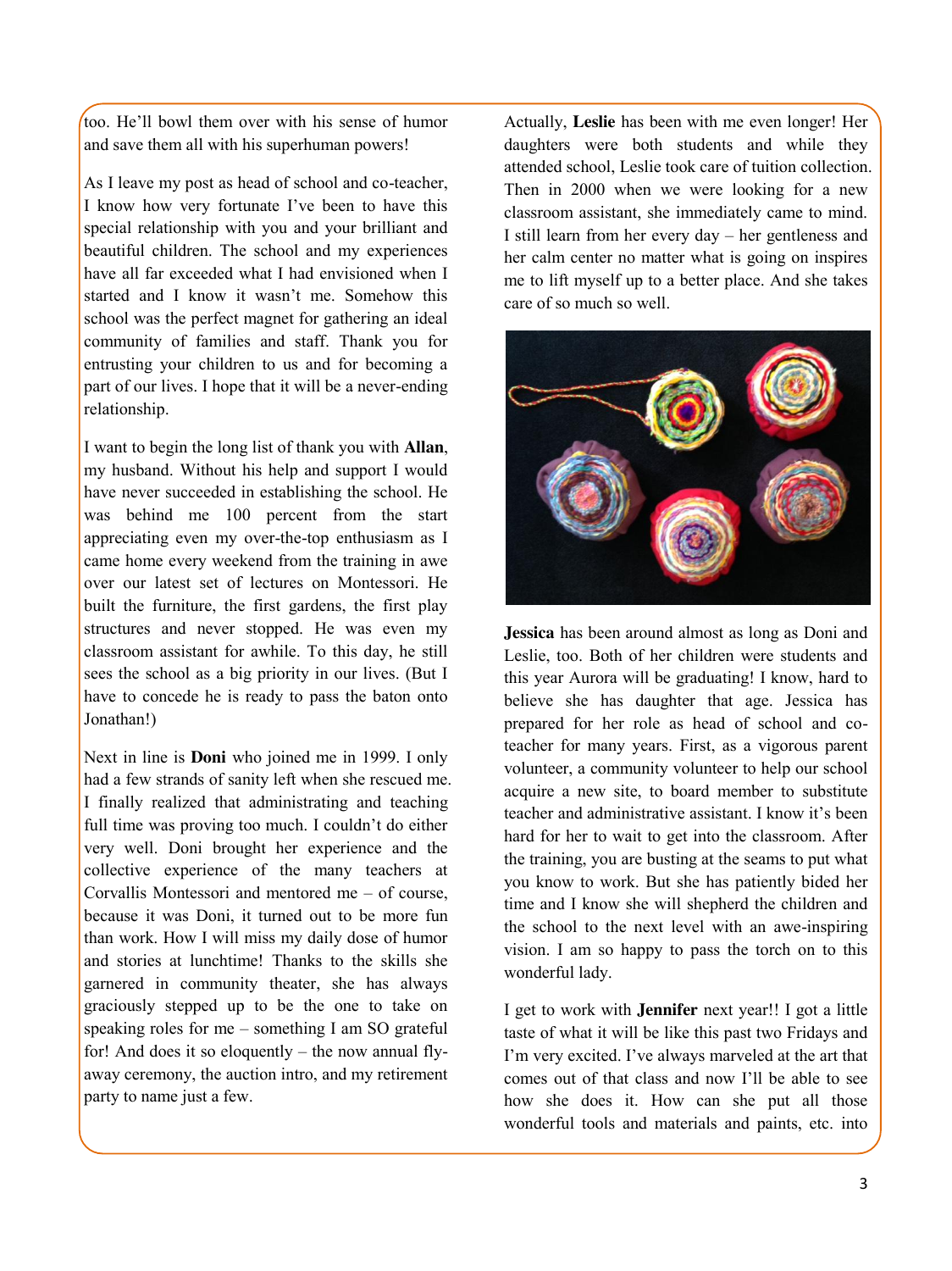their hands and it's not overdone? It comes out looking intentional and incredible!

**Maria** and **Blanca**, her daughter, and then **Perla**, next in line, have been coming in to take care of our classrooms for many years – before even Doni. During all those years, they never once called in sick -- even after Maria gave birth – twice! Her husband came in? I don't even know. She never called to say she couldn't make it. Before she came along, a succession of folks came in to maintain our classroom, but after a few months the quality always fell off and it took lots of reminders to keep things as they should be. But not so with Maria and so she has stayed and I hope it will be for many, many more years.

# *Our Board*

I am very, very grateful for this outstanding group I work with – they are my dear friends. I always look forward to coming to work – because of them, because of you and because of your children. That's why I can't completely leave yet! You're stuck with me for a little longer.

#### *Pauline*

My very deep gratitude goes out to all our board members – past and present. They unselfishly give their time, energy, skills and wisdom to keep out school on the right track. I want to give a special shout-out to **Ed Durrenberger**, our board president. I've lost track of how many years he has served, but he has done so with true dedication spending countless hours creating policies, running meetings, going to other meetings and events related to school and helping me find the best way forward in any difficult situation. And the stunning creations that he donates to our auction every year – wow! Many thanks also to **Joan Extrom** who has been on our board since the beginning in 2001 and has served as our steadfast liaison with the church. A sad farewell to **Lorri Hendon** who leaves our board this year as her youngest son concludes his first year at the U of O. His roommate being his best friend – a friendship that started at PhMS! Whenever I needed counseling on some fragile situation I could always turn to Lorri for gentle guidance. Many and deep thank yous to **Paul Hochfeld**, who brings his humor and smarts to every meeting, to **Ruby Moon**, who brings her many years as a community leader to our grateful table and campaigns relentlessly on behalf of those who need our help the most, to **Sha Sifford**, who has donated her not only her well-honed skills as a writer to bring in valuable grants, but somehow also offers the most empathetic and generous view on any given situation, to **Janel Lawrence and Dodie Wilson**, who both have never stopped being PhMS super supporters and my dear, dear friend, **Kathleen Lloyd**, who has guided me longer than anyone. We go back farther than the beginning of the school. I have much to appreciate in all these individuals and I hope to keep our friendships going far into the future.

Again, a special thank you to **Bekki Levien**, a long ago PhMS parent – her youngest son just graduated from the University of Arizona – she still continues to help us with graphic design for brochures, handbooks, flyers, posters and whatever else we happen to need! And she turns it around on a dime!